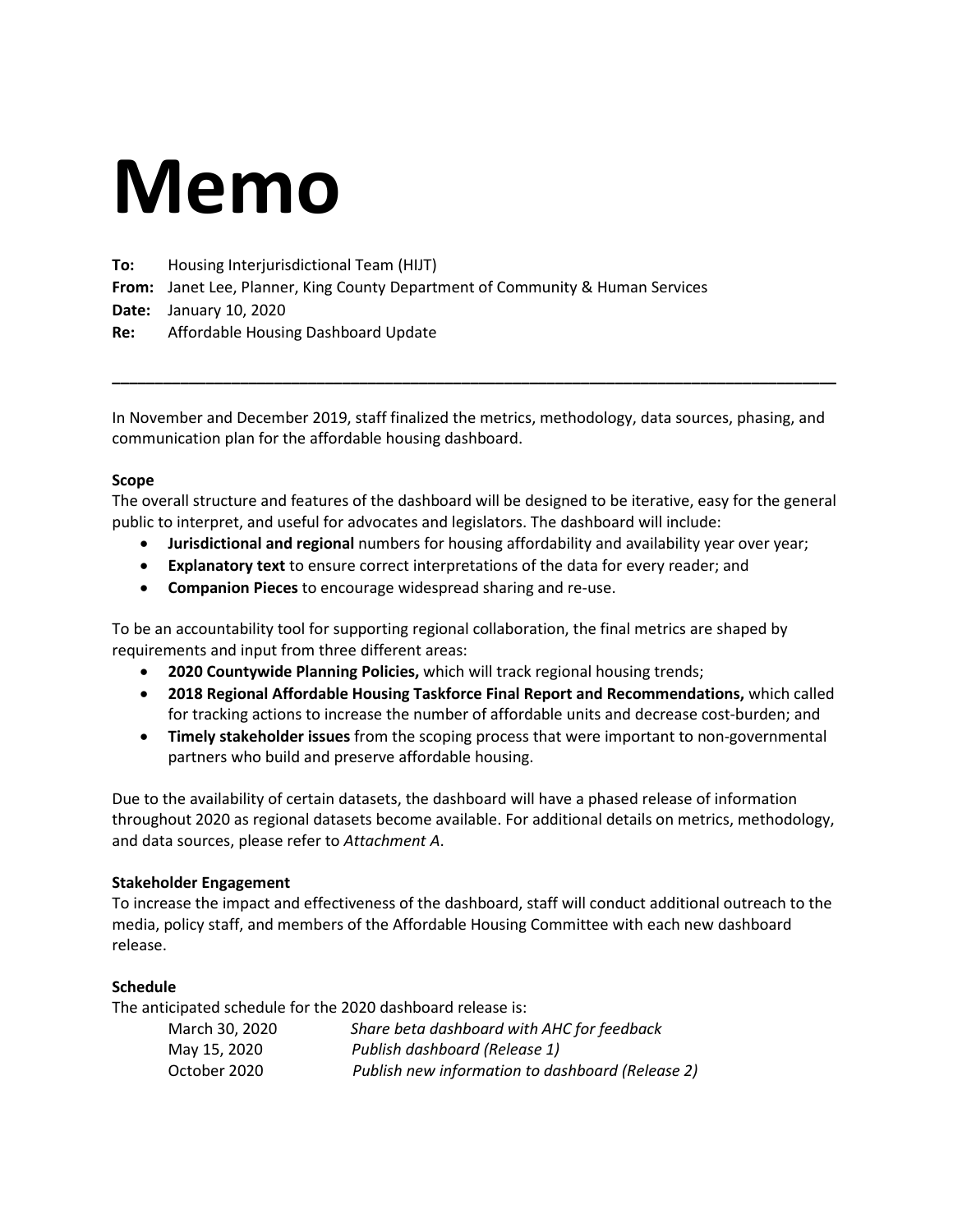## **Attachment A. Dashboard Metrics**

| <b>Policy Intent</b>                                                                             |                                                                                                                                                       | <b>Performance Metric</b>                                                                                                                                                                                                            | <b>Data Sources</b>                                                                                                                                                     | <b>Target Date</b>       |
|--------------------------------------------------------------------------------------------------|-------------------------------------------------------------------------------------------------------------------------------------------------------|--------------------------------------------------------------------------------------------------------------------------------------------------------------------------------------------------------------------------------------|-------------------------------------------------------------------------------------------------------------------------------------------------------------------------|--------------------------|
|                                                                                                  | Create and support an<br>ongoing structure for<br>regional collaboration<br>(RAHTF Goal 1)                                                            | Number of meetings and issues<br>discussed.                                                                                                                                                                                          | <b>AHC website listing meeting</b><br>dates and materials and<br>annual report evaluating<br>effectiveness of AHC efforts<br>will provide sufficient<br>accountability. | $\overline{\phantom{a}}$ |
|                                                                                                  | Increase construction and<br>preservation of affordable<br>homes for households                                                                       | Number of units built or preserved<br>since the RAHTF report in 2017:<br>At or below 30% AMI<br>$\bullet$                                                                                                                            | <b>Puget Sound Regional</b><br><b>Council - Subsidized Housing</b><br>Database                                                                                          | Q4                       |
|                                                                                                  | earning less than 50% AMI<br>(RAHTF Goal 2)<br>Measure resulting<br>$\circ$<br>countywide<br>outcomes that track<br>the region's progress             | At or below 50% AMI<br>$\bullet$<br>At or below 80% AMI<br>$\bullet$                                                                                                                                                                 | <b>Washington State Housing</b><br><b>Finance Commission - Data</b><br>on publicly funded affordable<br>rental and homeownership<br>projects in Washington state        |                          |
|                                                                                                  | towards building or<br>preserving 44,000<br>units affordable by                                                                                       |                                                                                                                                                                                                                                      | <b>King County Assessor/UW -</b><br>Rental data information on<br><b>MFTE</b> units                                                                                     |                          |
| 2024 for (AHC<br>Charter)<br>Units in the<br>$\circ$                                             |                                                                                                                                                       | <b>City of Seattle Office of</b><br><b>Housing - Mandatory</b><br>Housing Affordability units                                                                                                                                        |                                                                                                                                                                         |                          |
|                                                                                                  | development<br>pipeline (Stakeholder<br>Priority)                                                                                                     | Rental & Home Ownership Units in<br>the Development Pipeline:<br>Units funded but not yet<br>$\bullet$<br>opened<br>Units applied for but were<br>$\bullet$<br>denied funding by City of<br>Seattle, King County, and<br><b>ARCH</b> | Needs to be created                                                                                                                                                     | Q4                       |
| i ilin                                                                                           | Measure countywide need<br>and/or cost-burden gap that<br>tracks the percentage of<br>housing supply at various                                       | Paycheck-to-Paycheck Methodology:<br>For homeownership, calculate the<br>income required to qualify for a<br>mortgage on the median-priced                                                                                           | <b>King County</b><br>Assessor's/University of<br>Washington - Rental data                                                                                              | Q <sub>2</sub>           |
| levels of AMI (AHC Charter)<br>Housing market<br>$\circ$<br>trends including<br>affordability of | home. Calculations are based on a 90<br>percent loan-to-value ratio and 97<br>percent loan-to-value ratio (that is, a<br>10 percent down payment or 3 | <b>U.S. Department of Housing</b><br>and Urban Development -<br><b>Comprehensive Housing</b><br><b>Affordability Strategy data</b>                                                                                                   |                                                                                                                                                                         |                          |

bate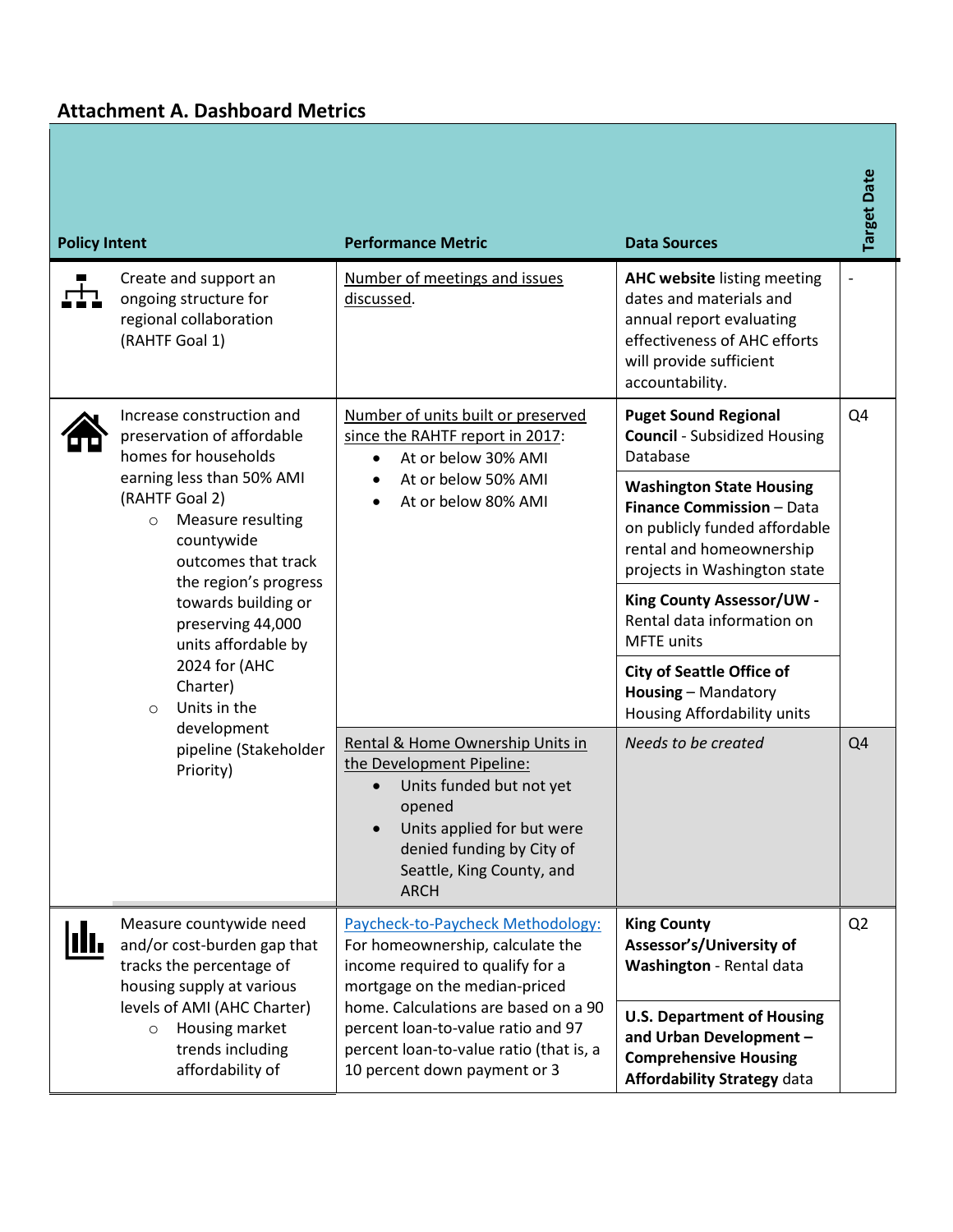| overall housing stock<br>(2012 CPPs) | percent down payment plus the use<br>of private mortgage insurance) and<br>monthly payments that include loan<br>principal and interest as well as<br>estimated taxes and insurance. The<br>monthly mortgage payments are<br>annualized and assumed to comprise<br>no more than 28 percent of gross<br>annual income in accordance with<br>conventional underwriting guidelines. | on publicly funded &<br>naturally occurring<br>affordable housing (2012-<br>2016)<br><b>American Community</b><br>Survey $-$ data on income and<br>housing supply (2014-2018) |  |
|--------------------------------------|----------------------------------------------------------------------------------------------------------------------------------------------------------------------------------------------------------------------------------------------------------------------------------------------------------------------------------------------------------------------------------|-------------------------------------------------------------------------------------------------------------------------------------------------------------------------------|--|
|                                      | For rental housing, calculate the<br>annual income that must be earned<br>so that gross rent does not exceed 30<br>percent of gross income, a commonly<br>accepted standard of affordability.                                                                                                                                                                                    |                                                                                                                                                                               |  |
|                                      | <b>Federal Reserve Bank of Philadelphia</b><br>Methodology:<br>Highly recommended by City of<br>Seattle staff for calculating<br>affordability and availability of rental<br>units. Will result in a single number<br>that is easier to digest - e.g. 49<br>available and affordable units per 100                                                                               |                                                                                                                                                                               |  |
|                                      | renter households<br>Percentage of affordable and<br>available rental housing units at:<br>0-30% AMI<br>30-50% AMI<br>50-80% AMI<br>80-120% AMI                                                                                                                                                                                                                                  |                                                                                                                                                                               |  |
|                                      | Greater than 120% AMI<br>Percentage of affordable and<br>available homeownership units:<br>0-30% AMI<br>$\bullet$<br>30-50% AMI<br>50-80% AMI<br>$\bullet$<br>80-120% AMI<br>Greater than 120% AMI                                                                                                                                                                               |                                                                                                                                                                               |  |
|                                      | Percentage of cost burdened and<br>severely cost burdened households<br>at each income level:<br>0-30% AMI<br>$\bullet$                                                                                                                                                                                                                                                          |                                                                                                                                                                               |  |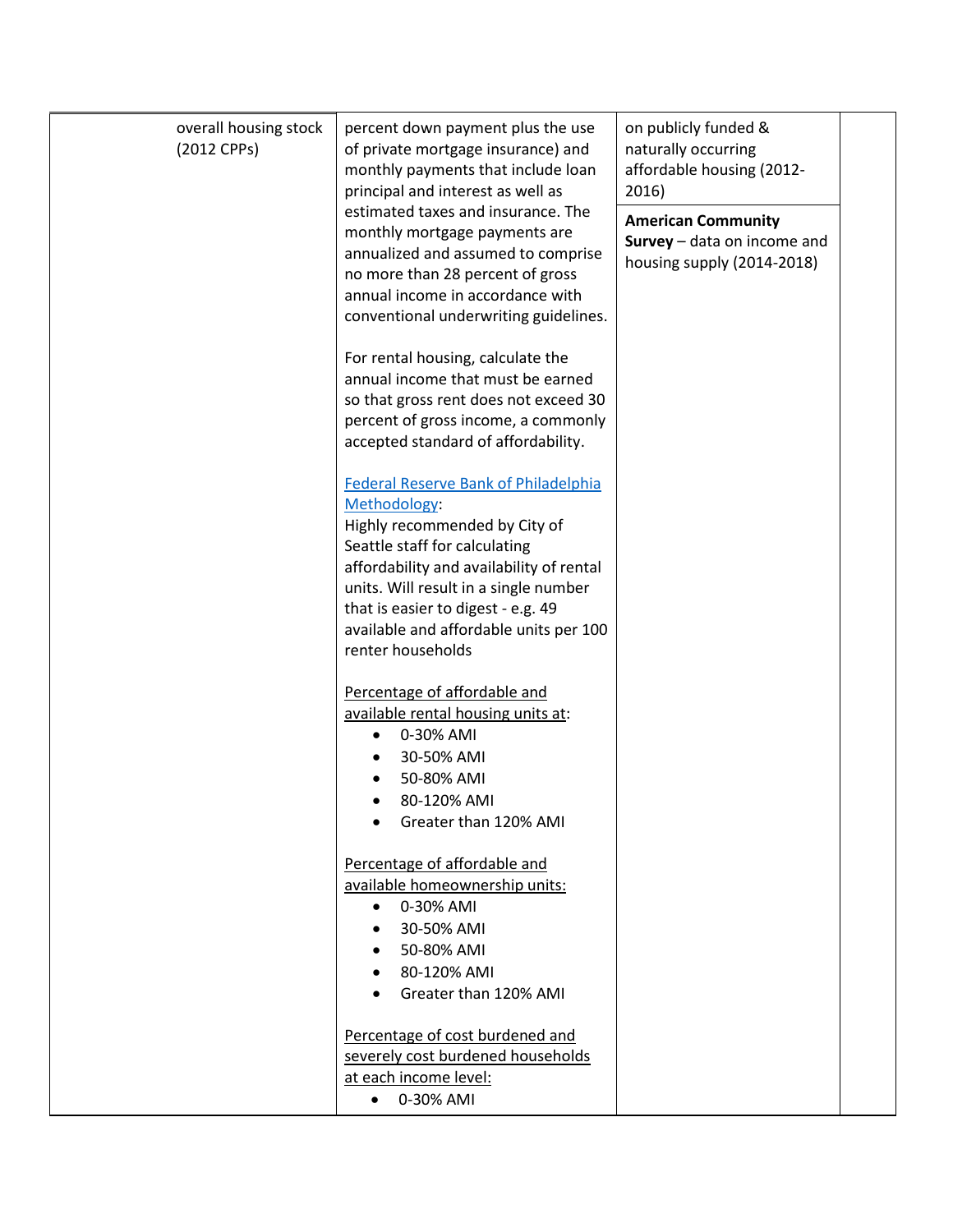|                                                                                                                                                                                                                                                                                                                          | 30-50% AMI<br>50-80% AMI<br>80-120% AMI<br>Greater than 120% AMI                                                                                                                                                                                                                                                                                                                                                                                  |                                                                                                                                                                                                                                                                             |                |
|--------------------------------------------------------------------------------------------------------------------------------------------------------------------------------------------------------------------------------------------------------------------------------------------------------------------------|---------------------------------------------------------------------------------------------------------------------------------------------------------------------------------------------------------------------------------------------------------------------------------------------------------------------------------------------------------------------------------------------------------------------------------------------------|-----------------------------------------------------------------------------------------------------------------------------------------------------------------------------------------------------------------------------------------------------------------------------|----------------|
| Prioritize affordability<br>accessible within a half-mile<br>walkshed of existing and<br>planned frequent transit<br>service, with a priority for<br>high-capacity transit stations.<br>(RAHTF Goal 3)<br>Measure housing<br>$\circ$<br>development and<br>market trends in<br>Urban Centers (2012<br>CPP <sub>S</sub> ) | Progress in meeting this goal will be<br>measured using the following region-<br>wide metrics (RAHTF p. 48):<br>25% of existing housing<br>remains 80% AMI and below<br>50% of new housing is<br>affordable at 80% AMI and<br>below<br>80% of available public land<br>suitable for housing is<br>prioritized for housing at or<br>below 50%                                                                                                      |                                                                                                                                                                                                                                                                             | Q <sub>2</sub> |
| Preserve access to affordable<br>homes for renters by<br>supporting tenant<br>protections to increase<br>housing stability and reduce<br>risk of homelessness. (RAHTF<br>Goal 4)<br>Measure number and<br>$\circ$<br>nature of fair housing<br>complaints and<br>violations (2012<br>CPP <sub>S</sub> )                  | % change in fair housing test results<br>since 2019<br>Differential treatment tests<br>Policy check tests<br>% change in housing quality                                                                                                                                                                                                                                                                                                          | <b>King County Department of</b><br><b>Community and Human</b><br><b>Services - Fair Housing Test</b><br>dataset<br><b>U.S. Department of Housing</b><br>and Urban Development-<br><b>Comprehensive Housing</b><br><b>Affordability Strategy data</b><br>on housing quality | Q4             |
| Protect existing communities<br>ם<br>of color and low-income<br>communities from<br>displacement in gentrifying<br>communities. (RAHTF Goal 5)<br>Measure number of<br>$\circ$<br>units lost to<br>demolition,<br>redevelopment, or<br>conversion to non-<br>residential use (2012<br>CPPs)                              | Number and % of residential units<br>lost (by type of unit) between 2012-<br>2017<br>Single Family<br>$\bullet$<br>Multi-Family 1-2 units<br>$\bullet$<br>Multi-Family 3-4 units<br>٠<br>Multi-Family 5-9 units<br>$\bullet$<br>Multi-Family 10-19 units<br>٠<br>Multi-Family 20-49 units<br>$\bullet$<br>Multi-Family 50+ units<br>$\bullet$<br><b>Mobile Home Parks</b><br>Other<br>Amount of funding devoted to anti-<br>displacement measures | <b>Puget Sound Regional</b><br><b>Council - Building permit</b><br>database (2017)<br>Needs to be created                                                                                                                                                                   | Q4             |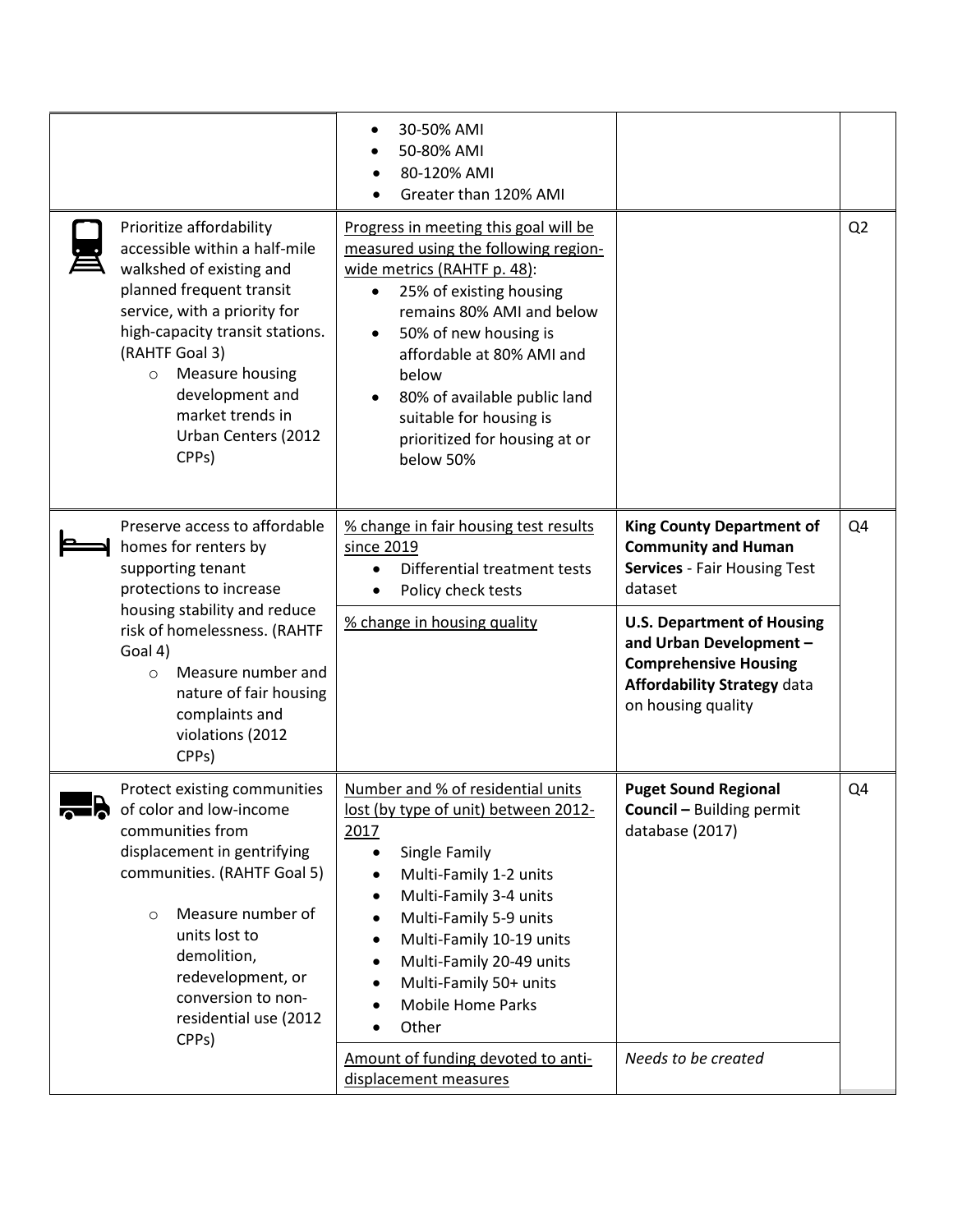|                                                                                                                                                                                                                                                                                                                                                                                             | Countywide and jurisdictional cost-<br>burden by race, with each of the<br>following race/ethnicities reported by<br>AMI brackets (0-30%, 30-50%, 50-<br>80%, 80-120%, >120%):<br>White, alone<br>$\bullet$<br>Black, alone<br>American Indian or Alaska<br>Native, alone<br>Native Hawaiian or other<br>Pacific Islander, alone<br>Hispanic or Latino, alone<br>$\bullet$<br>Asian, alone<br>Two or more races<br>Countywide and jurisdictional<br>population percentages by race, with<br>each of the following race/ethnicities<br>reported by AMI brackets (0-30%,<br>30-50%, 50-80%, 80-120%, >120%):<br>White, alone<br>$\bullet$<br>Black, alone<br>American Indian or Alaska<br>Native, alone<br>Native Hawaiian or other<br>Pacific Islander, alone<br>Hispanic or Latino, alone<br>Asian, alone<br>Two or more races | <b>American Community</b><br>Survey - data on income and<br>housing supply (2014-2018)                                                                                                                       |                |
|---------------------------------------------------------------------------------------------------------------------------------------------------------------------------------------------------------------------------------------------------------------------------------------------------------------------------------------------------------------------------------------------|--------------------------------------------------------------------------------------------------------------------------------------------------------------------------------------------------------------------------------------------------------------------------------------------------------------------------------------------------------------------------------------------------------------------------------------------------------------------------------------------------------------------------------------------------------------------------------------------------------------------------------------------------------------------------------------------------------------------------------------------------------------------------------------------------------------------------------|--------------------------------------------------------------------------------------------------------------------------------------------------------------------------------------------------------------|----------------|
| Promote greater housing<br>growth and diversity to<br>achieve a variety of housing<br>types at a range of<br>affordability and improve<br>jobs/housing connection<br>throughout King County<br>(RAHTF Goal 6)<br>Measure the number<br>$\circ$<br>and type of new<br>housing units (2012<br>CPP <sub>S</sub> )<br>Measure changes in<br>$\circ$<br>zoned capacity for<br>housing, including | Number and type of new housing<br>units:<br>Single Family<br>$\bullet$<br>Multi-Family 1-2 units<br>Multi-Family 3-4 units<br>Multi-Family 5-9 units<br>Multi-Family 10-19 units<br>Multi-Family 20-49 units<br>$\bullet$<br>Multi-Family 50+ units<br><b>Mobile Home Parks</b><br>Other<br>% of residential areas zoned for<br>single family<br>Areas that have increased in zoned<br>capacity for housing since 2012:                                                                                                                                                                                                                                                                                                                                                                                                        | <b>Puget Sound Regional</b><br><b>Council - Building Permit</b><br>Dataset (2017)<br>King County Assessors - Use<br>analysis already done and<br>vetted for Buildable Lands on<br>changes in zoned capacity. | Q <sub>2</sub> |